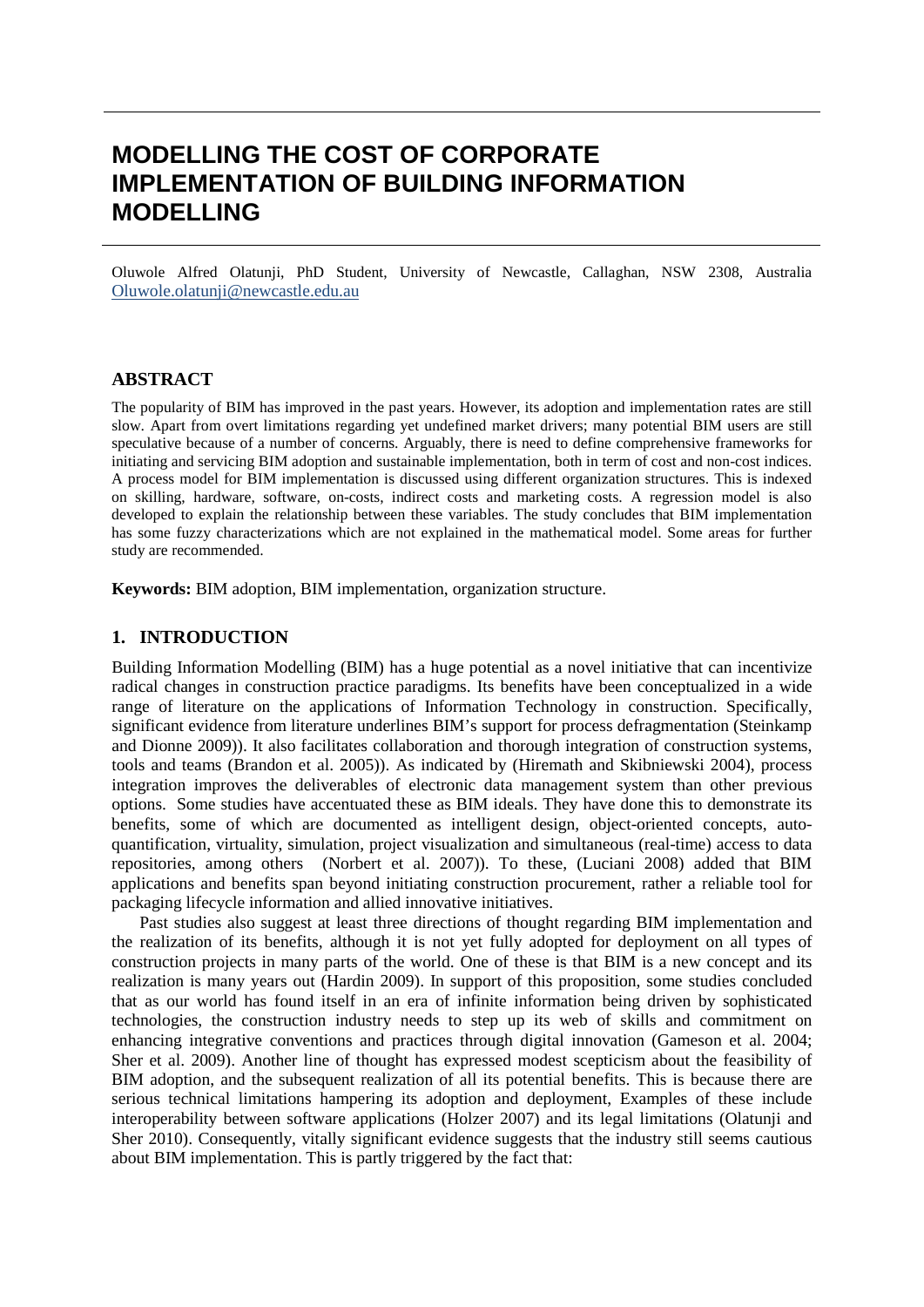- 1. Individual conventional disciplines in construction are already pitched to different thresholds of IT absorption and usage.
- 2. The complexity in the nature of construction triggers the need for a common frontier to facilitate universal uptake at a specific minimal level, and to at least sustain same over some period of time.
- 3. The industry still requires enduring structures to facilitate a strong link between IT adoption both at discipline levels and minimum standard at the industry level; and in relation with other industries.

Observations by (Storer et al. 2009) indicate market reluctance to adopt BIM. However, (Aranda-Mena et al. 2009) argued that one of the best ways to go is to explore the business structure of BIM. This may not yield a conclusive result unless business models are mapped out and integrated to reflect significant agents that drive industry's awareness and uptake of digital technologies. This position is supported by (Gu et al. 2007). The authors argued that the construction industry requires a comprehensive outlay of discipline-specific process models to analyse0 market determinants and BIM implementation strategies both at macro (industry) and micro (corporate) levels. To achieve this, implementation at both levels has to be encompassing, tactical, orderly and systematic. This study aims to model the cost of implementing BIM in an organization. The objective is to map out the cost of acquiring systems and new set of skills to manage project-specific goal through interactions between technologies, project teams, institutions and marketing conceptualizations.

# **2. CONCEPTUALIZING ORGANIZATIONAL RESPONSE TO CHANGES IN PRATICE TECHNOLOGIES**

#### **2.1 Organization Structure Models**

Organizations have different service and structural identities. (Olatunji 2010) has identified network, functional, matrix and divisional models as conventional organization structures which are relevant to construction business models. These structures react differently to changes in Construction Business Systems (CBSs) – CBS has been conceptualized by (Gann and Salter 2000). Network organizations are structured to dispel physical boundaries between system users. The goal is to keep teams within reach strategically regardless of geographical positioning, and this includes the use of digital microworld technologies and deploying ideologies of integrative communication and values. This best describes organizations that provide integrated services, especially those in virtual enterprises (Ahuja and Carley 1999). The emphasis is to make organizations compact, fluid and adaptive. Some benefits of networked business model include ability to visualize moments of rapid changes and quickly adapt to process re-orientation. However, change as a philosophy is a complex risk that may be non-linear (Cai et al. 2004). Networked organizations therefore need rugged, complex and context-sensitive skills to drive both internal and external interests in moments of system changes. According to (Jarvenpaa and Ives 1994), the major challenges of shifting from fragmented business models to this model include (1) how to develop a workable architecture and manage flexible and efficient information repository that is interoperable between networks; (2) establishing new values, attitudes, and behaviours on sharing information in concentric formations; (3) building databases that can support integrated networks, and; (4) protecting ownerships, personal freedoms and privacy. To achieve these, each component of Integrated Product Delivery Systems (IPDS) has to be trained and equipped to service BIM as a prime determinant of project success. Strong indications from market reports suggest there are unique windows of opportunities to grow new disciplines in this field, especially regarding deploying innovative initiatives in e-network systems.

Functional organization model is characterized by specific lines of command across defined and independent skill specialties and responsibilities (Price 2007). Its goal is to trigger skill integration to achieve project-specific interests, while the main benefit is that it reinforces integration and value sharing in streamlined functional business frames. This is evident in many process models in project delivery literatures, and the challenge has been the need to develop and sustain a stronger platform that enable improved collaboration between project teams (Gu et al. 2007). Current optimum maturity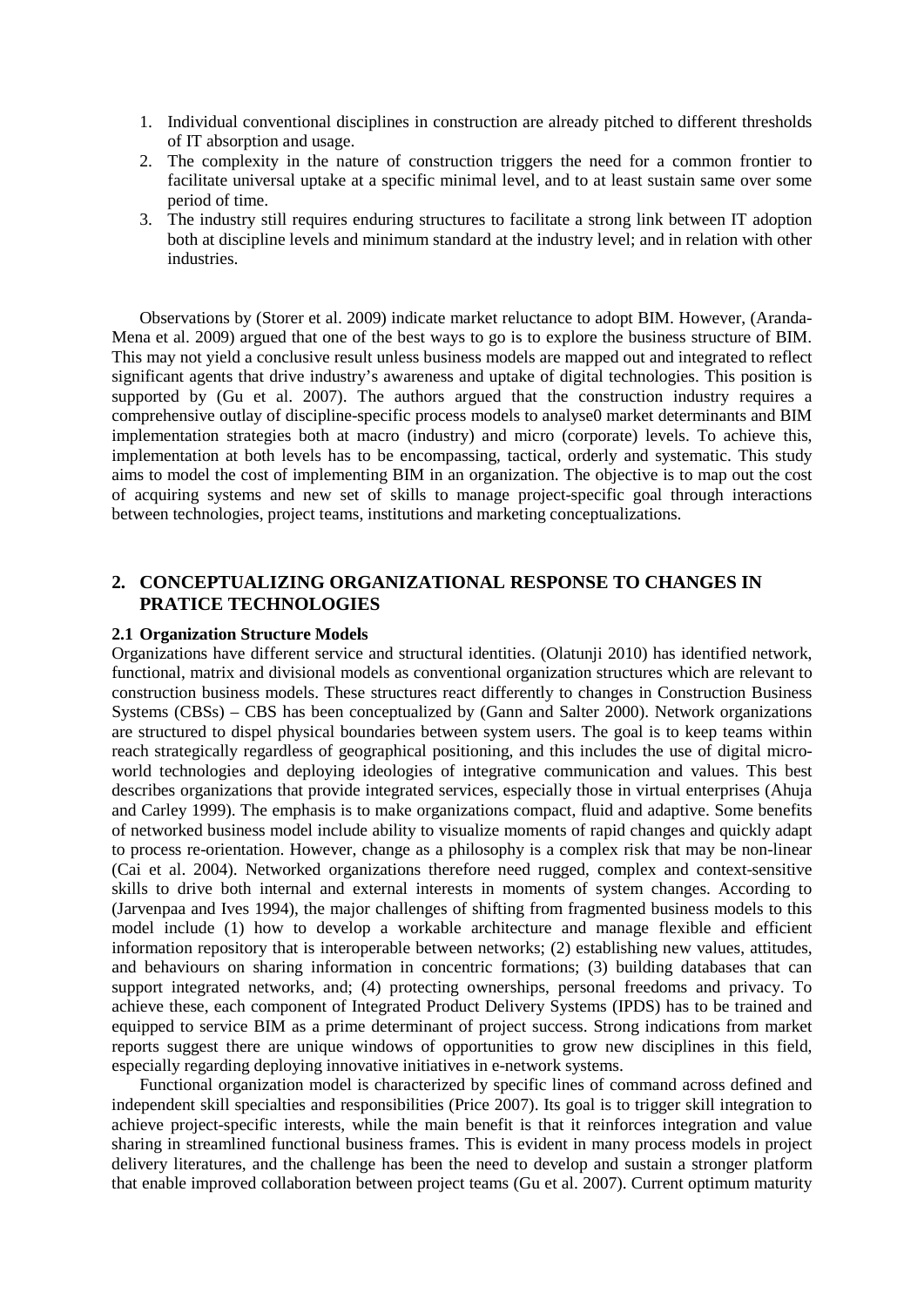level of BIM uptake suggests the industry still grapples with the limitations of functional model, perhaps due to strategic reasons (Dean and McClendon 2007). Skill gap in construction necessitate multi-skilling and functional model emphasizes division of labour. This is fragmented and can be counter-productive when important functional skills are lacking, insufficient or not complementary (Kalay 2001). Moreover, this model is vulnerable to internal conflicts because members of project teams could honour self-interest and discipline bias rather than objectivity in collaboration. Coordination is yet another limitation of this model and this is one of the single largest catalysts of strategic reluctance to BIM adoption. To palliate this, actors in functional models need all sense of confidence in BIM by emphasizing its positive impact on potential role change that BIM is likely to trigger as its adoption rate improves.

Matrix model is built on conventional philosophy of project teamwork. The aim is to bring skilled individuals together from different focus areas within the same or different organizations to drive specific-project goal(s). Actors in this model have two lines of bias: they are responsible to their line manager and the project's line of command (Asopa and Beye 1997). The model is driven largely by specific technology to manage project information and collaborative initiatives. However, it is vulnerable to a phenomenon called 'matrix muddle' – a counterproductive syndrome that is caused by duplication and confusion when the matrix suffers from efficient framework for managing flow of information. Another limitation is how to determine appropriate methodologies for facilitating thorough collaboration and value integration between actors. Many studies have reported this challenge as a major issue with conventional philosophy of teamwork and have recommended BIM as a workable option (Baiden and Price 2010; Lee-Kelley and Sankey 2008; Scott-Young and Samson 2008).

On the other hand, divisional organization structure is aimed at facilitating project goals and to respond to external pressures. Its coverage often focuses on three areas: product development, marketing strategies and geographical interests. One of the main limitations is that it supports fragmented processes. Other issues include co-ordination, collaboration and frustration arising from internal crises. Potentially, BIM has an attractive prospect in digitizing information packaging in construction. Although rhetoric, some perspectives put it as construction's last chance to reduce the gap between it and other industries (Carmona and Irwin 2007). However, the reality is that construction organizations are structured differently; so is their reaction to changes. Change, as a complex philosophy, is inhibited by uncertainties. Interestingly, Information Technology is not alien to construction system, some organizations only need to upgrade existing systems and engage new initiatives of business and behavioural re-engineering (BBPR). To this, (Sher et al. 2009) add skilling, while (Bleiman 2008) recommend a reconstruct of fragmented procedures to integrated service delivery and marketing initiatives. Figure 1 below illustrates change agents that drive corporate implementation of BIM.

#### **2.2 Cost Determinants of BIM Implementation**

Organizations need new skills to drive BIM. To develop these skills, personnel must be trained to deploy new technologies and demonstrate certain ethical requirements. Because organizations are different in structures, they will require different training packages to manage BIM in line with varying business interests. Moreover, different categories of staff will require different training, and when necessary be able to adapt to changes that BIM implementation may trigger. According to (Shah 2009; Zyskowski 2009), BIM implementation trainings are always in two ways: start-up and in-line training. While start-up training precedes implementation, and this could involve new recruitments, in-line trainings are periodic and continuous. The bottom line is how to define appropriate methodologies for determining what to learn *(environment, context, content and structure)*, how *(mode, resource and institution)* and when *(duration and time)*, and relate these to business goal(s) and market interests. At any point, employers may recruit new staff members with appropriate skills and experience to drive new BIM initiatives.

Some literatures on corporate response to technological changes (e.g. (Love and Irani 2004) position hardware and software application in the heart of strategic compliance to specific IT adoption. As BIM is an application-based innovation, its uses are developed to comply with specific hardware requirements. These items differ from product to product and developer to developer. According to (Briand et al. 1998), The costs are driven by nature of project, market forces and maintenance arrangement. While some establishments may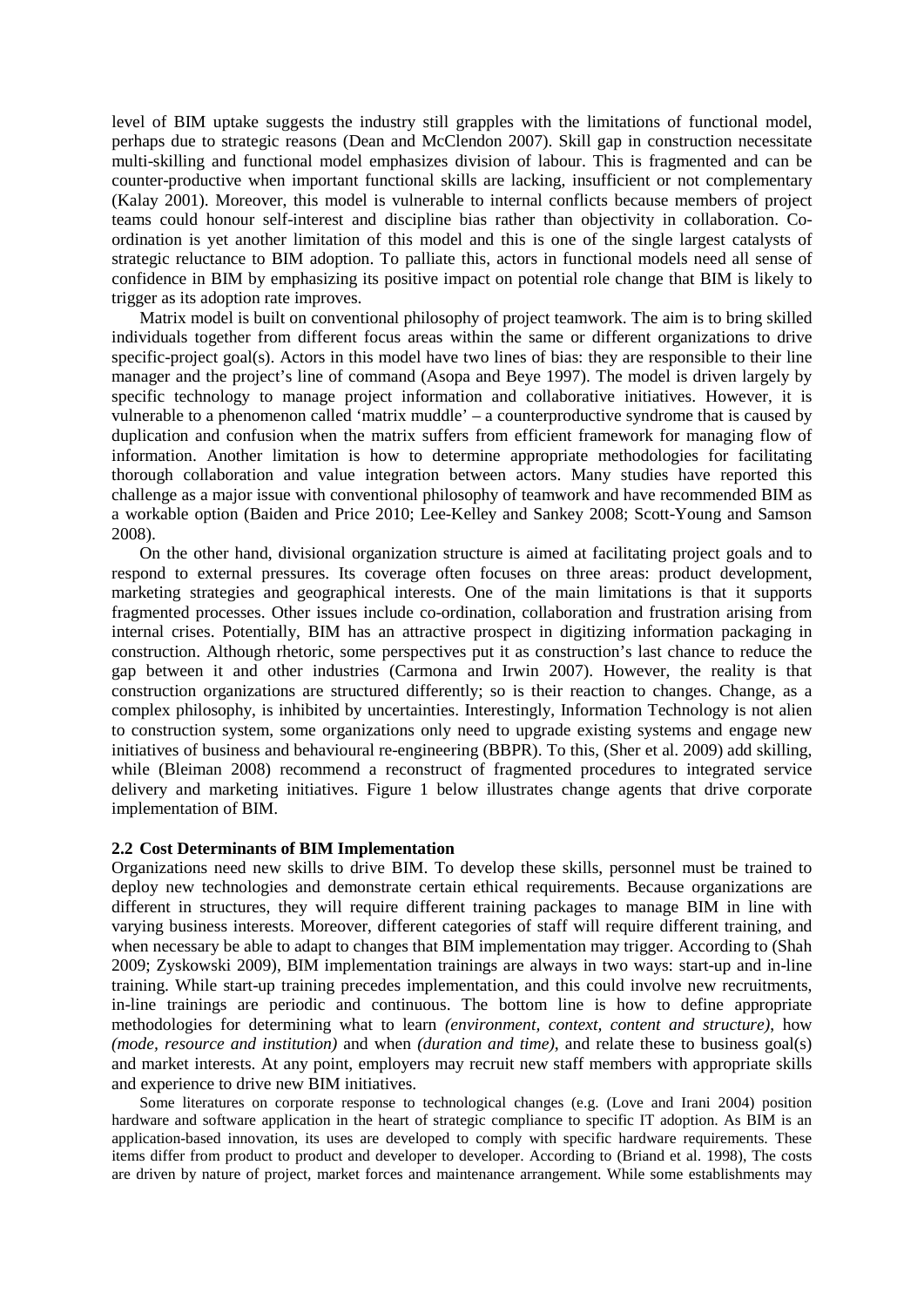need to procure new items, some users only need upgrade existing applications. This condition can also affect the cost. To this, (Shah 2009; Zyskowski 2009) added services as another cost determinants. Both software and hardware components are driven by electric power, internet access and continuous technical support, all of which have different cost factors and could be partly dependent on the contract arrangements between software developers, vendors and end-users. To limit uncertainties, another cost variable is risk indemnification. Depending on specific needs, different insurance products will be necessary. Technical supports from other organization, in terms of consultancies and research, may also be required.

Putting the theoretical framework of this study in a logical perspective, since construction organizations are different in structures and business identities, they will definitely require different strategies to adopt BIM. As shown in Figure 1 below, regardless of structural differences in construction organizations, similar outcomes can be achieved when agents of change are applied to appropriate degrees and in manners best suitable for the specific business interest. For instance, all organizations do require suitable strategies to generate appropriate degree of skill to drive BIM. Aside, they also need to re-define their marketing concepts in line with BIM standards. They also need to service their new business model with the right technology and process reengineering concepts.



**Figure 1**: Change agents and drivers of BIM implementation at corporate level

## **3. RESEARCH METHOD**

This research is similar to the procedure and rationale reported in (Olatunji 2010). (Olatunji 2010) relied on focus group discussion to explore strategic reactions of Australian estimators to BIM adoption. Analogous to this study, the goal is to articulate contributory concepts and rationales that drive organizational response to technological changes across identified divides of structure models. The procedure starts with approaching participants to provide consent before taking part in the study. Firms that operate specific structure models, two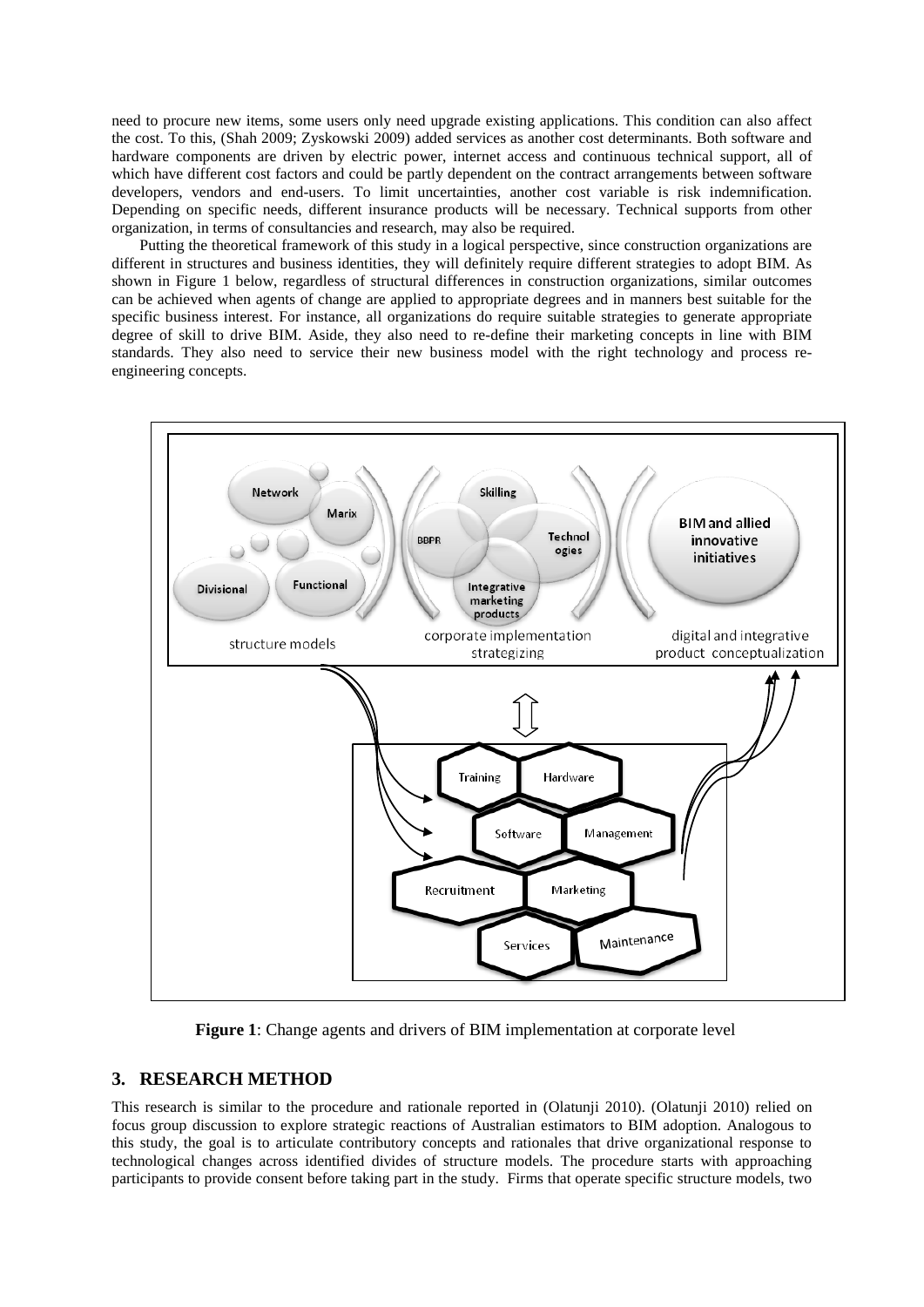for each model, as earlier defined in this study were approached for participation. In the end, 24 participants took part in the study and findings are articulated in Table 1 below. These include industry practitioners comprising of Integrated Project Delivery (IPD) experts (Architects, Quantity Surveyors and Design Engineers), software developers and vendors, and international recruitment agencies that are currently experimenting BIM adoption in Australia. As high level of BIM expertise is not very common, simplistic quantitative methods were therefore considered unsuitable for the research. A similar procedure was reported in (Brewer and Gajendran 2009). Apart from articulating robust experience shared by participants, secondary data were also explored to create a cost model for the implementation to BIM, and specific focus was concentrated on training, hardware, software, services, contingencies and recruitment. The findings from this research are reported below.

# **4. DISCUSSIONS AND FINDINGS**

The aim of this research is to develop conceptual and regression models on corporate implementation of BIM. A total of 6 variables, identified from literatures, formed the framework for the models. Analysis reveals that average software costs are responsible for about 55% of the total implementation costs; this is about 250% of hardware costs, and about 300% of training cost. The average total cost of services, recruitment and contingencies added together is about 5%. Specific findings on these variables are described as follows:

#### **Training**

Participants agree that training is a vitally important component of BIM adoption at any level, and the context and content must align with business goals. Evidently, different staff levels would require different training schedules; ditto different organization structure. As reported in Table 1, Staff levels are grouped as technical, support and administrative and executive staff members. Participants agree that generic learning modules for technical staff, regardless of their organization, should focus on (1) modelling techniques, innovations and technologies (2) methods of collaboration in IPDSs (3) webbased repositories and integrative process. In addition to these, network modelled organizations need a reflective model on Integrative lifecycle informatics (ILI), a phenomenon that teaches how lifecycle information is engineered and utilized. On the hand, organisations that operate in functional structure require additional module on methodologies for strategizing value integration in IPDSs. Divisional model organizations require additional training module integrative communication, teamwork and setting goal in IPDSs. In place of this, matrix model organizations require a module on understanding the drivers of success in IPDSs. These arrangements confirm some of the concepts that are reported by (Thomsen et al. 2010).

Analysis also indicates that administrative and support staff members do require some custom-made training to conform to BIM initiatives. Such include modules on internet-based and adaptive management, HR management in IPDSs and methodologies for packaging marketing strategies for IPDSs. Additional context that could be relevant include additional modules on BIM concepts, applications and innovations, and adaptive IPDS management for networked and functional model organizations respectively. Moreover, divisional and matrix model organizations require additional training model on articulation of value integration in IPDSs and integrative project goal setting respectively. Generic modules for Construction Business Executives (CBEs) include how to reconceptualise the drivers of decision making in IPDSs, managing integrative systems and econometrics of IPDS. Both functional and network model CBEs require additional focus on utilising BIM market research while divisional and matrix model organizations require reflective training on adaptive strategies for deploying BIM concept and motivation in IPDS respectively.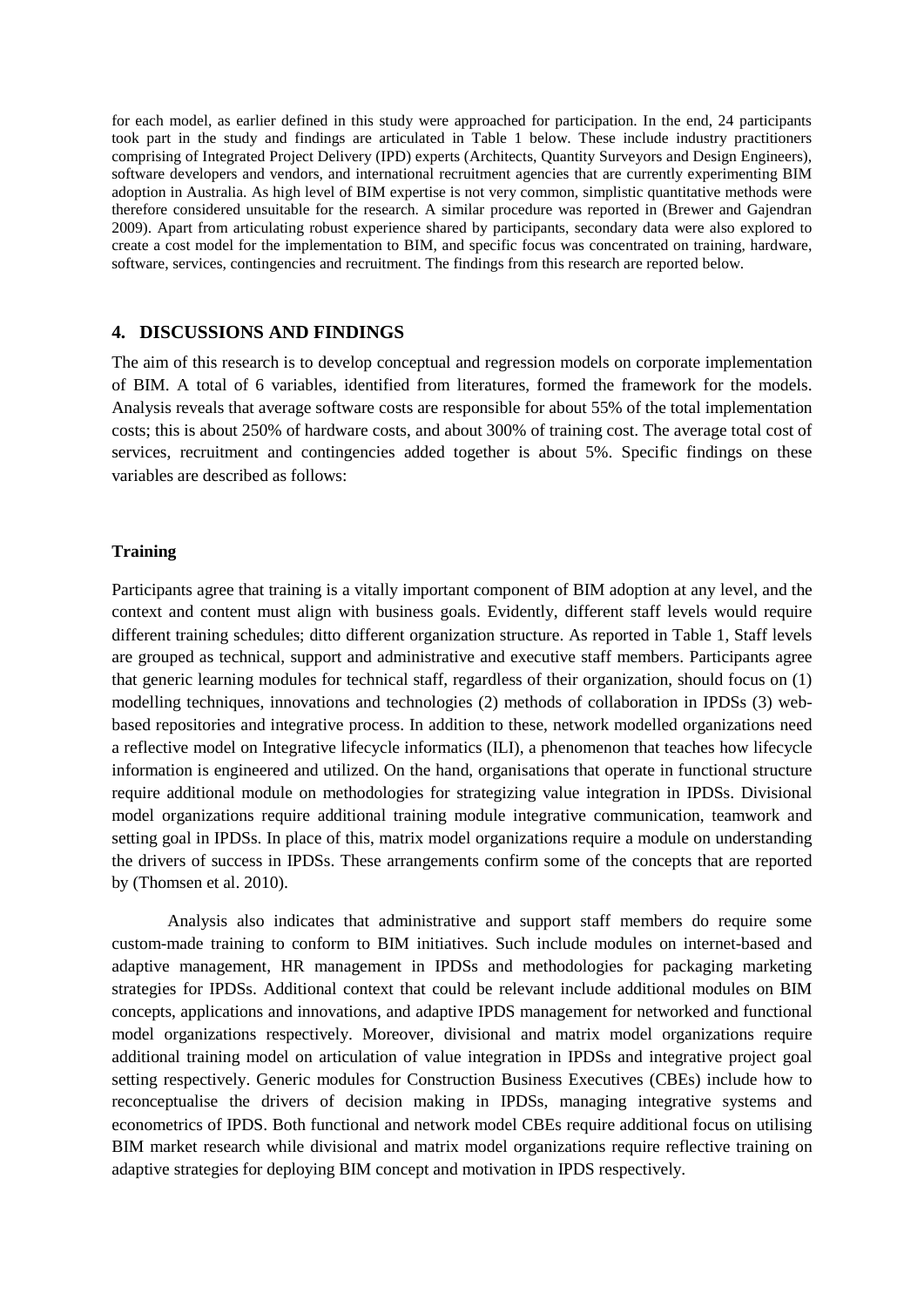Available data suggests that the cost of training ranged from \$50 to \$6500 per participant, and were undertaken between 18 man-hours to 480 man-hours. Although, duration seems to be a major factor for managing training costs, however this is not as important as program packaging. Apart from training content, other exigencies could be involved which affect cost. 65% of the trainings were delivered through webminars and were arranged mostly by logistic and vendors of software applications. Average training costs for each participant are \$2050 for technical, \$1588.67 for administrative and \$3245 for Executive staff members. Network structured organizations are cheaper to train. Analysis shows that the average costs are \$650 for technical, \$520 for administrative and \$816 for Executive staff members. Divisional and functional are slightly more expensive with an average of 12.25% above training costs for networked organizations. Meanwhile, these costs are not static, they are likely to change from place to place and they depend on bargaining prowess of the organization.

#### **Hardware**

Hardware is yet another cost determinant in corporate implementation of BIM. Although, many organizations do have workable technological systems that may only require minor upgrading, data was collected to reflect actual technical requirements of components that can drive BIM applications effectively. Generally, most Office and dedicated management applications are run on Vista/XP/Windows 7, 160GB HDD, dual/quad/multi-core processors, 32-bit, OpenGL Graphic Card, 2 – 12GB RAM, 17 – 30'' monitor and other accessories as deemed necessary by hardware consultants. As this can serve most administrative purposes, technical staff members may require higher hard drive capacity up to 320GB and RAM capacity up to 20GB and 64 bit systems. This could be the same of slightly lower for Executive staff members.

#### **Software**

There are several software applications for BIM. However, the most popular among this are Autodesk Revit, ArchiCAD, Vico and many others. The costs of these applications vary geographically and are dependent on product packages. Generally, technical officer do require BIM application(s), CAD applications/viewers, Office applications, project specific applications, databases and libraries. This could be slightly different for administrative and Executive staff members as they will only require BIM viewers, CAD viewers, Office applications, project-specific applications and libraries.

#### **Recruitment, Services and Contingencies**

Depending on nature of business and BIM deployment strategy, analysis reveals that organizations may need the services of Drafters, Interns, Modellers, BIM managers/co-ordinators, IPD managers, IPDS marketers, System managers, IPDS marketers and Director to oversee Integrated/contemporary marketing. As services, some cost factors will go for Internet, Power, Office accessories, Backups, storages, conveniences etc while contingency costs could include Consultancy, research, insurance

#### **Regression model**

Secondary data are retrieved from participants and internet sources. Variables are then sorted and regressed using Statistical Package for Social Sciences (SPSS) version 17. The outcome of the analysis is reported as equation 1. The model has strong explanatory powers and will predict the average cost of implementing BIM per participant. This can thereafter be discounted in relation to organization structure and nature of staff. This model has not been validated – it may generate different results under different circumstances. Notwithstanding, it can be used for budgetary purposes. It can be applied to implement both as short and long-term milestones.

$$
T_c = 0.000000000005882 + 0.480_{Tr} + 0.336_{Hd} + 0.689_{St} + 0.021_{Sv} + 0.031_{Rc} + 0.053_{Ct}
$$
  
... Eqtn 1

Where  $T_r$  stands for Training,  $H_d$  is Hardware,  $S_t$  is Software,  $S_v$  is Services,  $R_c$  is Recruitment and  $C_t$  is Contingencies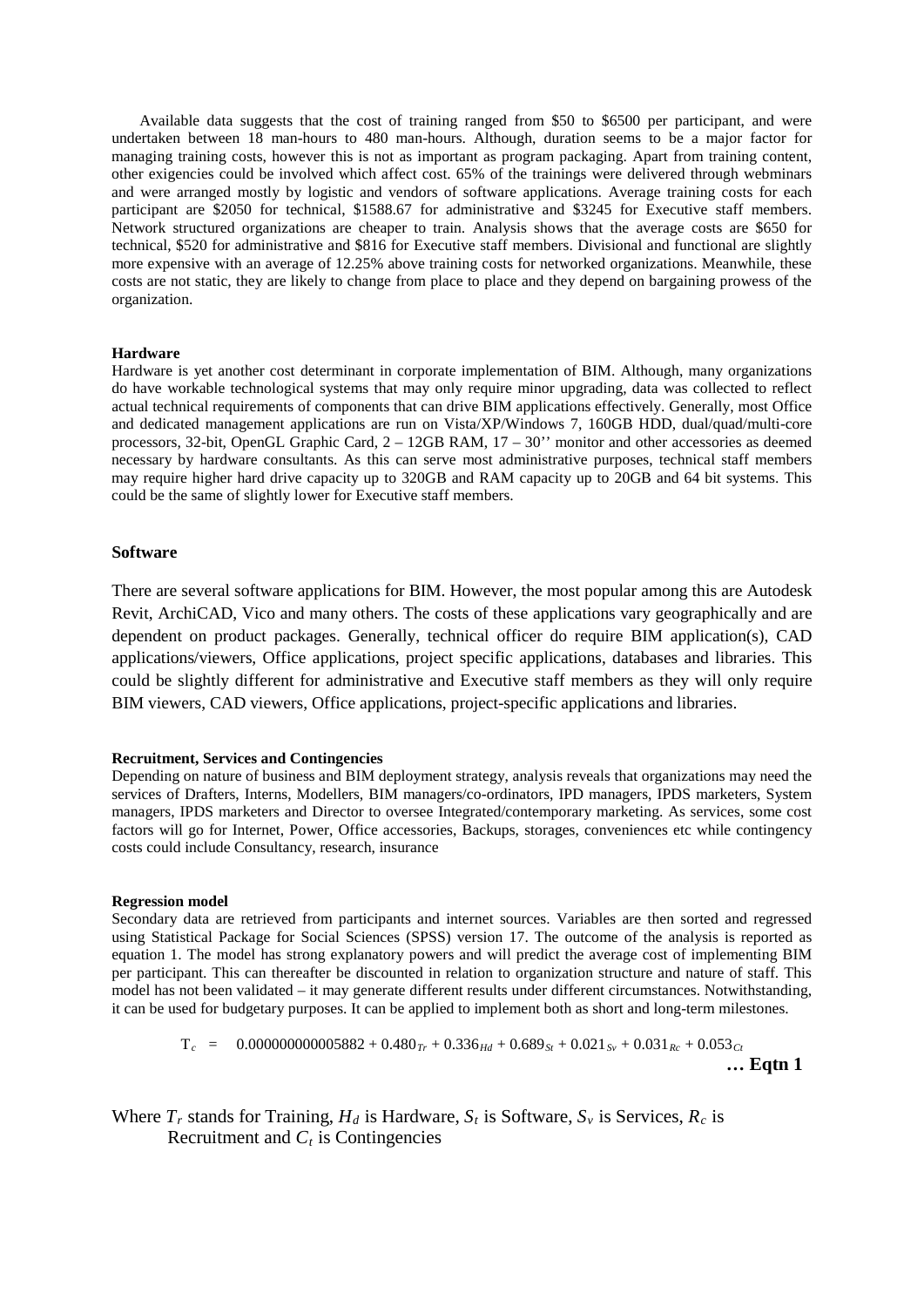### **5 CONCLUSION**

The popularity of BIM has improved in the past decade, such that it promises several radical benefits when it is fully implemented. Three proponents of thought regarding this have been presented in this study, and focus has been concentrated on dynamics of its corporate implementation. Four structure models of CBSs were explored to elicit the relationship between corporate settings and drivers of BIM deployment. As listed as Table 1 and Equation 1, results from focus group discussions and secondary data have been used to develop conceptual and regression models on the cost of BIM implementation. These results are indicative of the fact that different organizations will require different implementation strategies. As this mathematical model has not been validated, it is recommended that additional studies be carried to further strengthen this study. Specific case studies will be required to define other variables which are not explained in Equation 1 above. This will also become more relevant when specialized situations demand that BIM be deployed to meet peculiar project or business requirements.

## **REFERENCES**

- Ahuja, M. K., and Carley, K. M. (1999). "Network Structure in Virtual Organizations." *Journal of Organization Science*, 10(6), 741-757.
- Aranda-Mena, G., John, C., Chevez, A., and Froese, T. (2009). "Building Information Modelling demystified: Does it make business sense to adopt BIM? ." *International Journal of Managing Projects*, 2(3), 419-433.
- Asopa, V. N., and Beye, N. (1997). *Management of Agricultural Research: A training manual. Module 3: Organizational principles and design*, Food and Agriculture Organization of the United Nations, Rome.
- Baiden, B. K., and Price, A. D. F. (2010). "The effect of integration on project delivery team effectiveness." *International Journal of Project Management*, In Press, Corrected Proof.
- Bleiman, D. (2008). "Incorporating BIM in integrated project delivery." Autodesk University.
- Brandon, P., Li, H., and Shen, Q. (2005). "Construction IT and the `tipping point'." *Journal of Automation in Construction*, 14(3), 281-286.
- Brewer, G., and Gajendran, T. (2009). "Emerging ICT trends in construction project teams: a Delphi survey." *Information Technology in Construction Journal*, 14(Special Issue Technology Strategies for Collaborative Working), 81-97.
- Briand, L. C., El Eman, K., and Bomarius, F. (1998). "COBRA: A hybrid method for software cost estimation, benchmarking, and risk assessment." *International conference on software engineering*, 390-399.
- Cai, Q. Y., Ng, F. F., Chen, H., and Ding, Z. K. (2004). "A framework for intelligent change management in the construction process." *20th Annual ARCOM Conference, 1-3 September 2004*, Association of Researchers in Construction Management Heriot Watt University, 995- 1003.
- Carmona, J., and Irwin, K. (2007). "BIM: Who, What, How and Why." [<http://www.facilitiesnet.com/software/article/BIM-Who-What-How-and-Why--7546>](http://www.facilitiesnet.com/software/article/BIM-Who-What-How-and-Why--7546) (3rd April, 2010).
- Dean, R. P., and McClendon, S. (2007). "Specifying and Cost Estimating with BIM." [<www.architechmag.com/articles/detail.aspx?contentID=3624>](http://www.architechmag.com/articles/detail.aspx?contentID=3624) (12th August, 2008).
- Gameson, R., Sher, W., Williams, A., and Bellamy, T. (2004). "Necessary skills and practices required for effective participation in high bandwidth design team activities." CRC for Construction Innovation.
- Gann, D. M., and Salter, A. J. (2000). "Innovation in project-based, service-enhanced firms: the construction of complex products and systems." *Research Policy*, 29(7-8), 955-972.
- Gu, N., Singh, V., Taylor, C., London, K., and Brankovic, L. (2007). "Building information modelling : an issue of adoption and change management." In: *ICAN Conference, 28 August, 2007*, Sydney, Australia.
- Hardin, B. (2009). "Chapter 8: The Future of BIM." In: *BIM and Construction Management: Proven Tools, Methods, and Workflows*, Wiley.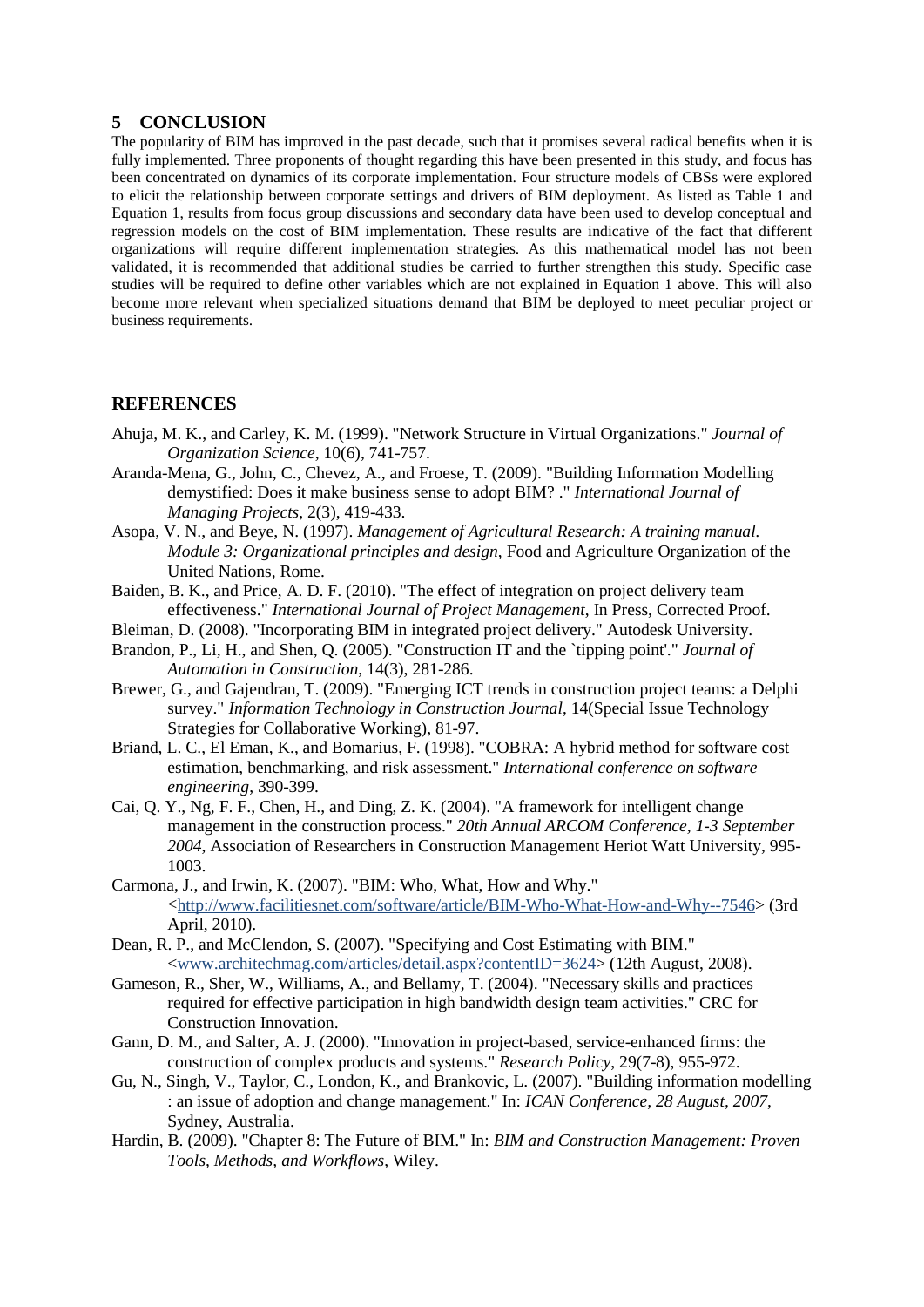- Hiremath, H. R., and Skibniewski, M. J. (2004). "Object-oriented modeling of construction processes by unified modeling language." *Automation in Construction*, 13(4), 447-468.
- Holzer, D. (2007). "Are you talking to me? BIM alone is not the answer." *Association of Architecture Schools Australasia Conference*, University of Technology Sydney, Australia.
- Jarvenpaa, S. L., and Ives, B. (1994). "The global network organization of the future: information management opportunities and challenges." *Journal of Management Information Systems*, 10(4), 25-57.
- Kalay, Y. E. (2001). "Enhancing multi-disciplinary collaboration through semantically rich representation." *Journal of Automation in Construction*, 10(6), 741-755.
- Lee-Kelley, L., and Sankey, T. (2008). "Global virtual teams for value creation and project success: A case study." *International Journal of Project Management*, 26(1), 51-62.
- Love, P. E. D., and Irani, Z. (2004). "An exploratory study of information technology evaluation and benefits management practices of SMEs in the construction industry." *Information & Management*, 42(1), 227-242.
- Luciani, P. (2008). "Is a revolution about to take place in Facility Management procurement?" In: *European FM Insight*, EuroFM, 1-3.
- Norbert, W. Y. J., Stephen, A. J., and Harvey, B. (2007). "Interoperability in construction, Smart Market Report Nr 2401." Design and Constriction Intelligence, McGraw Hill Construction, New York, United States of America. Available at [www.analyticsstore.construction.com.](http://www.analyticsstore.construction.com/)
- Olatunji, O. A. (2010). "BIM adoption: a conceptual model for managing practice changes in estimating organizations." In: Proceedings, 6<sup>th</sup> International Conference on Innovation in *Architecture, Engineering and Construction*, (June 10 - 11) Penn State University, United States of America.
- Olatunji, O. A., and Sher, W. D. (2010). "Legal Implications of BIM: Model Ownership and Other Matters Arising." In: *A paper presented at CIB World Congress, May 10 - 13*, [http://www.cib2010.org/post/files/papers/1269.pdf,](http://www.cib2010.org/post/files/papers/1269.pdf) University of Salford, UK.
- Price, A. (2007). *Human Resource Management in a Business Context*, 3rd Ed., Thomson Learning.
- Scott-Young, C., and Samson, D. (2008). "Project success and project team management: Evidence from capital projects in the process industries." *Journal of Operations Management*, 26(6), 749-766.
- Shah, R. (2009). "BIM Technology Adoption nd Implementation at MAAP." [<http://www.aecbytes.com/feature/2009/MAAP\\_study.html>](http://www.aecbytes.com/feature/2009/MAAP_study.html) (June 8, 2010).
- Sher, W., Sheratt, S., Williams, A., and Gameson, R. (2009). "Heading into new virtual environments: what skills do design team members need?" *Journal of Information Technology in Construction*, 14, 17-29.
- Steinkamp, N., and Dionne, T. (2009). "Amara's Law: How BIM's Future Benefit Can be Measured Today." *Journal of Building Information Modeling*, Sping, 30 - 31.
- Storer, G., Underwood, J., Bew, M., and Wix, J. (2009). "Chapter 16: Going BIM in a Commercial world." In: *EWork and EBusiness in Architecture, Engineering and Construction*, R. Scherer and A. Zarli, eds., Taylor and Francis, London, UK, 139 - 150.
- Thomsen, C., Darrington, J., Dunne, D., and Lichtig, W. (2010). "Managing Integrated Project Delivery." [www.charlsethonsen.com/essays,](http://www.charlsethonsen.com/essays) 1 - 104.
- Zyskowski, P. (2009). "The world according to BIM: Parts  $1 3$ ." [<http://www.cadalyst.com/aec/the](http://www.cadalyst.com/aec/the-world-according-bim-part-3-12881)[world-according-bim-part-3-12881>](http://www.cadalyst.com/aec/the-world-according-bim-part-3-12881) (June 8, 2010).